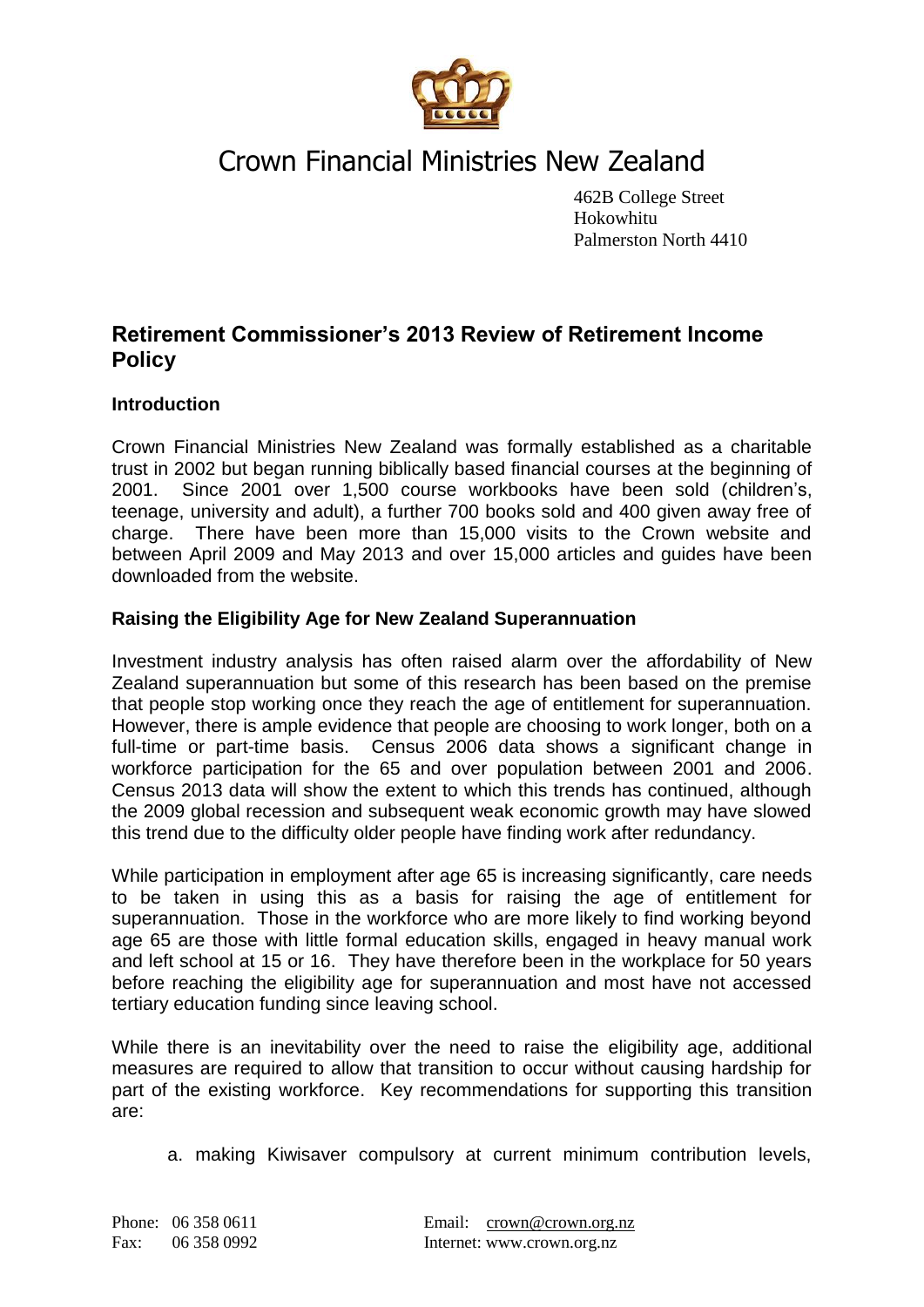- b. ending Government financial subsidies for Kiwisaver contributors,using the Government funding currently provided for Kiwisaver to increase contributions to the New Zealand Superannuation Fund,
- c. indexing New Zealand superannuation only by the CPI and removing the link to average wages,
- d. maintain the ability to access Kiwisaver funds at age 65, and
- e. delaying the rise in the retirement age to allow all full-time workers the opportunity to save sufficient funds to receive the equivalent of New Zealand superannuation from their Kiwisaver account between age 65 and the raised entitlement age.

### **Proposed Changes**

#### 1. Making Kiwisaver Compulsory

The Government has already legislated for automatic enrolment in Kiwisaver when employees start a new job, with the employee having to choose to opt out. However, I have been aware of two situations over the last six months where an employee believed they were a member of Kiwisaver but their employer has not made deductions for Kiwisaver, and another where the employee belonged to Kiwisaver but deductions were not made. In the first case, the employee, who had been in the job for around nine months, was not aware of signing a form to opt out of Kiwisaver and genuinely believed that contributions were being deducted from her pay. She did not know which Kiwisaver provider she was enrolled with so I encouraged her to contact IRD, which advised her that she was not a member. She was reluctant to challenge the employer once she discovered deductions were not being made because she was concerned she would lose her job if she challenged her employer on this. The other case involved a worker whose job was terminated abruptly after two weeks in the job. A payslip was provided showing a combined PAYE and Kiwisaver deduction from her pay but the annual statement received from her Kiwisaver provider seven months later showed no contributions had been made to her Kiwisaver account. She did not sign a form to opt out of Kiwisaver.

Both of these examples occurred when the employer contribution rate was 2% so there is a concern that the recent increase in the employer contribution rate increases the risk that vulnerable employees will not be enrolled by employers who are reluctant to make the 3% contribution to Kiwisaver. Unless there is active auditing of Kiwisaver by IRD it is possible that a significant number of employees are missing the opportunity to add to their Kiwisaver account and also missing out on the employer contribution. Moving to a compulsory scheme would make this much easier to enforce and would provide much greater security for vulnerable employees. It is difficult to establish how widespread this is but I am sure these two examples are not uncommon experiences for minimum wage employees in small businesses.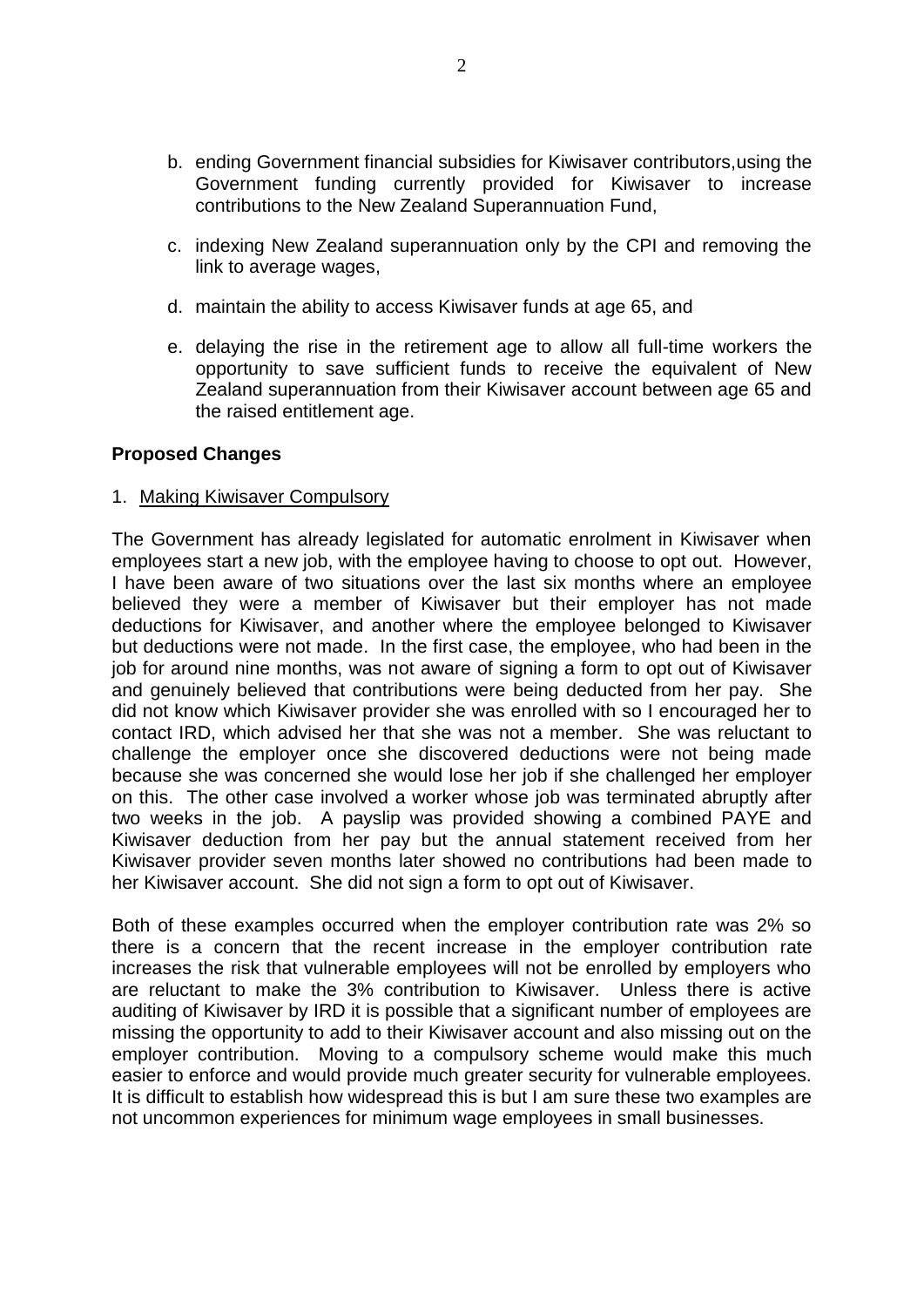Providing for payment holidays for Kiwisaver members is still appropriate but there should be a limit to the duration of these, possibly to a maximum of 10 years over a person's working life.

#### 2. Ending Government financial subsidies for Kiwisaver contributors

If it is agreed to make Kiwisaver compulsory there is no need for any Government financial incentives to encourage greater levels of participation. In addition, the 1 April 2013 increase in the employer contribution provides a significant financial incentive for salary and wage earners and the current government contributions are unnecessary.

#### 3. Using the Government funding currently provided for Kiwisaver to increase contributions to the New Zealand Superannuation Fund

Currently the Government is indicating contributions to the New Zealand Superannuation Fund are not expected to resume until 2020/21. If government subsidies for Kiwisaver are ended, this offers the opportunity to recommence contributions to the New Zealand Superannuation Fund much earlier, helping to smooth future costs of superannuation for future tax payers.

#### 4. Indexing New Zealand superannuation only by the CPI and removing the link to average wages

The annual increase for New Zealand Superannuation was higher this year than the annual increase in the CPI due to the need to maintain parity with average wages. However, if Kiwisaver becomes compulsory it is possible to gradually reduce reliance on New Zealand Superannuation by only adjusting it for the annual CPI increase. Research will be required on how many people might not be contributors to Kiwisaver during most or all of the period between leaving school and reaching 65 years, to determine whether some degree of supplementary assistance for these people will be necessary to still provide an adequate standard of living.

#### 5. Maintain the ability to access Kiwisaver funds at age 65

As noted earlier, maintaining access to Kiwisaver funds at age 65 will offer flexibility to people who would struggle to continue to work past 65. Consideration should also be given to whether withdrawals might be able to be made at age 60, or age 65, specifically to allow contributors to pay off a mortgage on their house. There is anecdotal evidence that declining housing affordability, student loans and relationship break ups are among factors which have contributed to an increasing proportion of people reaching retirement age who are still making mortgage payments on their house. Longer terms for mortgages appear to be becoming more common and an increasing number of people going through our course would not pay off their mortgage before turning 65 if they retained the original term of their mortgage. The course encourages participants to take steps toward getting out of debt by reducing high interest loans first and then taking steps to pay their mortgage off more quickly. Debt repayment calculators are often a useful tool for convincing people of the benefits of earlier repayment, because, in some situations, bank staff have convinced clients there were benefits from paying off their mortgage over a